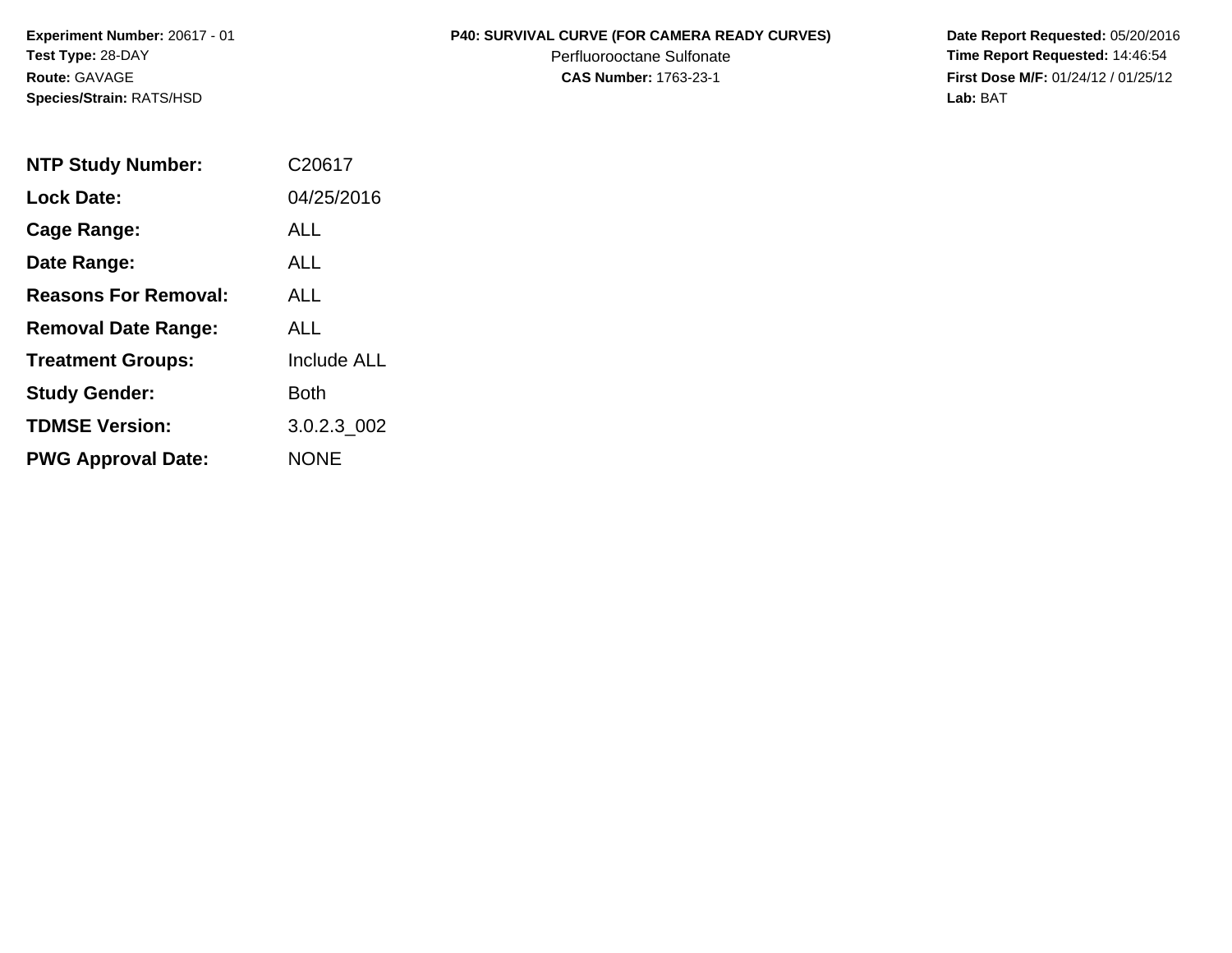**Species/Strain:** RATS/HSD **Lab:** BAT

Test Type: 28-DAY **Perfluorooctane Sulfonate Perfluorooctane Sulfonate Time Report Requested:** 14:46:54 **Route:** GAVAGE **CAS Number:** 1763-23-1 **First Dose M/F:** 01/24/12 / 01/25/12